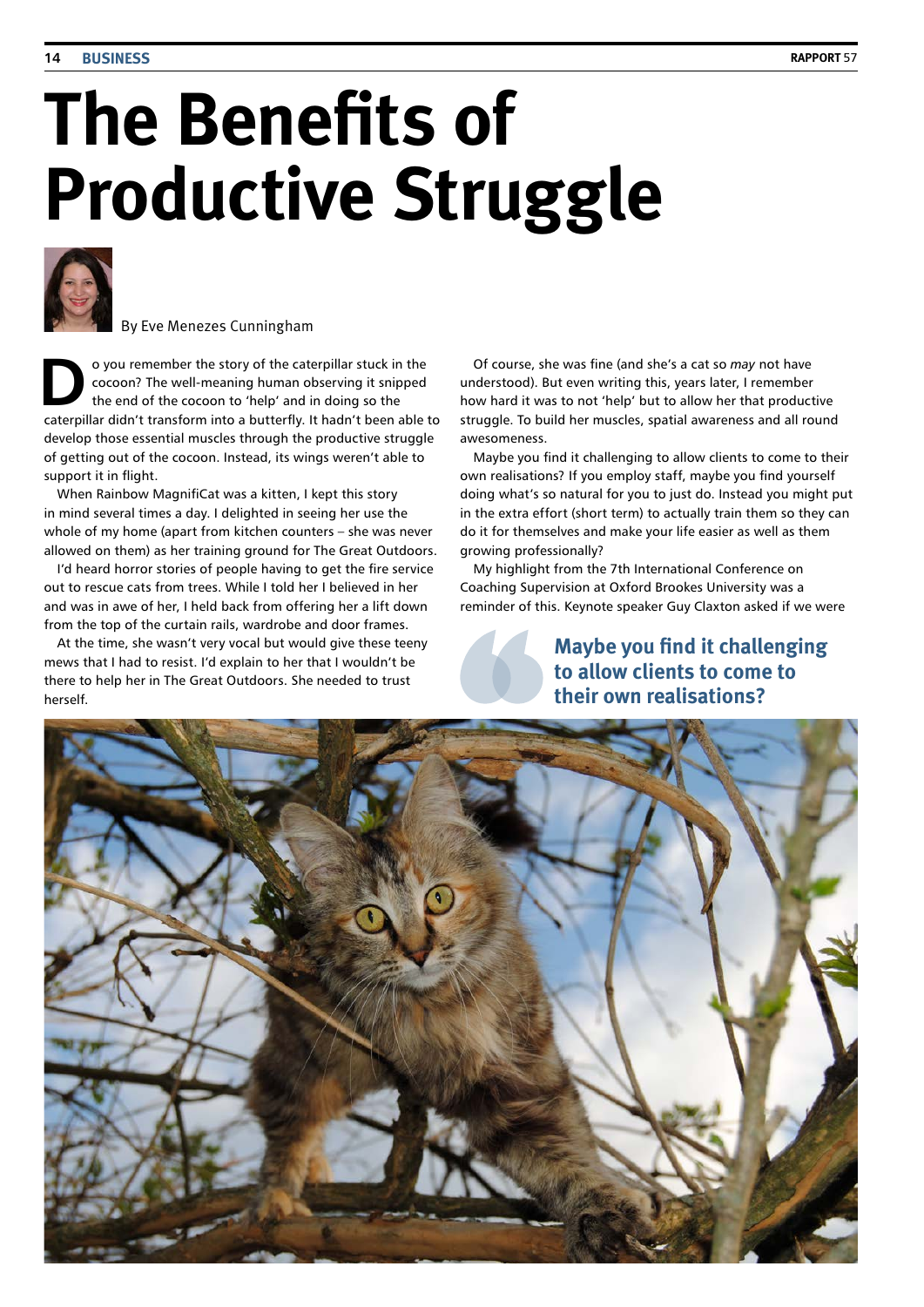

doing too much for our clients and supervisees (or even staff, children, friends, cats, etc).

Are we inadvertently disempowering clients and loved ones by anticipating their needs? We were reminded of the butterfly story as well as being shown a video of a baby reaching for a toy. She was unable to crawl yet and I was happy watching her move with determination but not ease during the first bit, and I felt a little smug when Claxton paused the video to ask if we'd been tempted to put the toy closer to her. I hadn't been. But when he played more (even though he had said it ended happily), it began to feel torturous.

Donald Winnicott wrote about his own development as an analyst and how it was more deeply satisfying when he was able to be patient, sit back and allow clients to come to their own realisations rather than leaping to interpret things himself. And whether we're with clients or loved ones, it requires patience.

We need to allow ourselves time to support people in struggling productively and building resilience. I remember Teri Hatcher's memoir, *Burnt Toast*, where she talked about mindful parenting and how some days she could be more present with her daughter's discoveries, whereas other days she had to rush her and tie the shoelaces for her. There may be times in business when you need to do something yourself but, for the most part, proper training and development benefits everyone.

Claxton said he'd spoken to heads of counselling services at Oxford and Cambridge universities about the lower resilience students exhibit today compared with 20 years ago. He blamed an education system which disempowers students and leaves them feeling like there's something wrong with them if they don't understand things instantly rather than learning through productive struggle.

I've worked with many clients who've felt it was their fault not understanding the new jobs they found themselves in when someone else might see that they've not had a proper induction to the new role.

In our own practices, there are all sorts of ways in which we can feel the burn of productive struggle.



## **There may be times when you need to do something yourself but proper training benefits everyone**

#### **Not enough clients?**

'When I started, I had such a sense of urgency around getting started, securing clients and earning some money,' remembers Caroline Martin, an executive coach, trainer and facilitator who works mainly with leaders and managers.

'I soon discovered that this urgency wasn't matched by my potential clients. Particularly in terms of corporate clients as opposed to private individuals. There would be meetings and conversations and email exchanges; everything would look green lit to go. There would be radio silence for a while. Then I'd nudge. They'd say, yes they were still interested. We'd ping some dates around. Cue more radio silence for a while.

'Did they really want to go ahead? Or were they just politely fobbing me off? It was hard to know. There were definitely times when frustration – and probably a degree of panic – started to take hold. It was a struggle for me having that level of uncertainty and feeling a sense of it not being in my control because I always felt like I was waiting on others and whether / when they were going to give me a "yes".

'The useful thing for me was in reminding myself that while securing the work with this company was a huge priority for me and my business, for the person I was dealing with in the company it was way lower down their list of priorities. I was basically just sitting somewhere on their to do list.

'My biggest learning and "muscle builder" was probably in practising both patience and perseverance. Hanging in there and following up instead of just thinking, "Oh, they're obviously not interested" and giving up. Accepting that things can be a slow burn. Also, seeing how sometimes a "no" now actually becomes a lovely surprise "yes" somewhere down the line. And somehow  $\blacktriangleright$